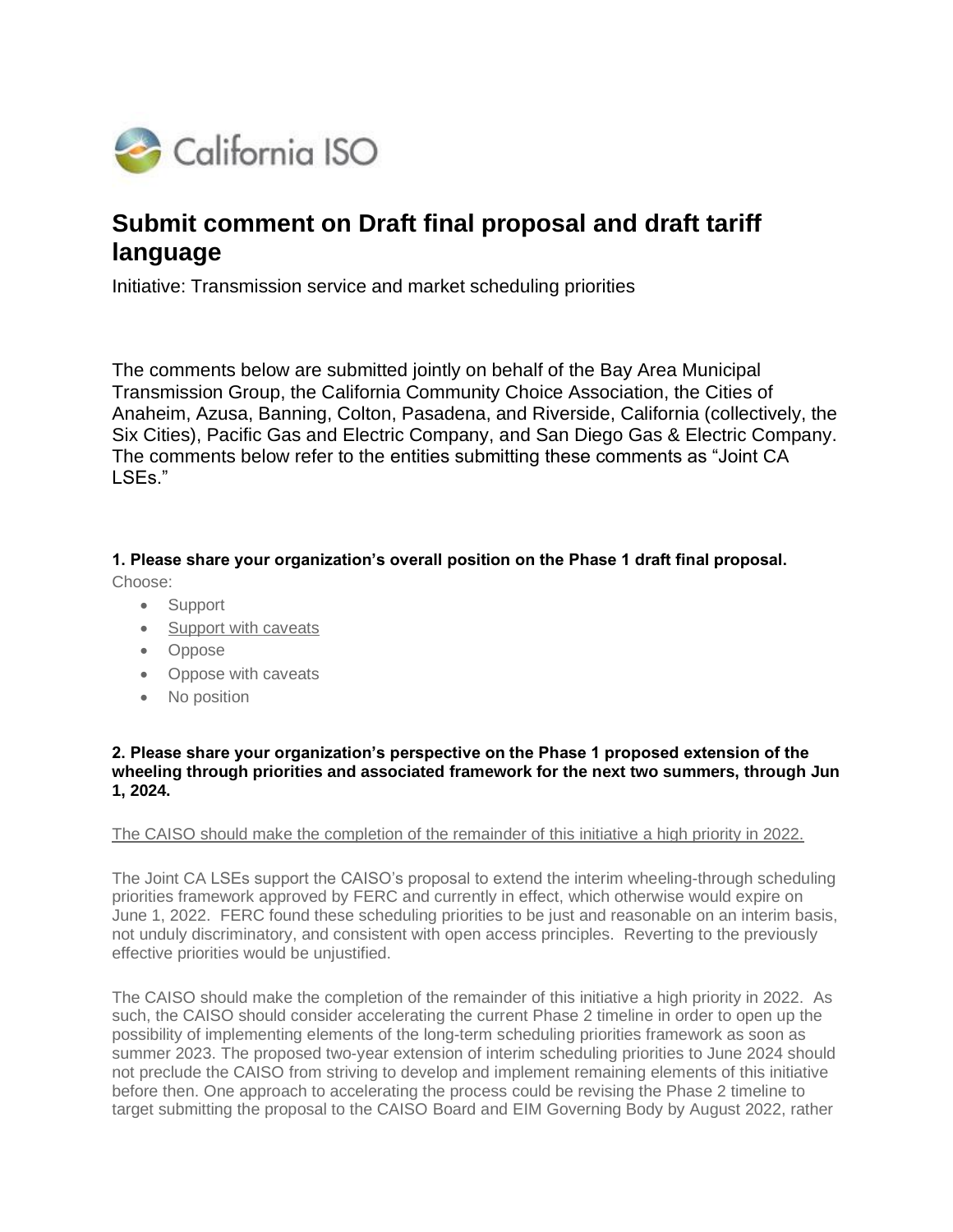than December 2022.<sup>1</sup> We believe a modified timeline could enable the implementation of elements of the long-term scheduling priorities framework as soon as summer 2023.

The Joint CA LSEs understand the need to provide certainty for entities outside of the CAISO BAA and to set a realistic timeline for developing and implementing a new transmission reservation process. But while the interim scheduling priorities framework constitutes a significant improvement over the priorities structure previously in effect, the interim framework nevertheless falls short of providing CAISO BAA customers with reliability and native load protections that are on par with those of other BAAs. The interim framework also does not include a rate structure that ensures wheeling customers electing to obtain high priority wheeling access are contributing to the revenue requirement for the CAISO transmission system in a manner that is commensurate with receiving priority comparable to native load. The Joint CA LSEs believe that, in the subsequent phase of this initiative, the CAISO can and should consider implementing improvements to the interim scheduling priorities framework earlier than two-and-one-half years from now, as well as accelerating the process to develop and begin implementation of the long-term framework.

#### **3. Please share your organization's perspective on other proposed elements of the Phase 1 draft final proposal, and any other aspects of the Phase 1 draft final proposal.**

The CAISO should take further actions to ensure high priority (PT) exports do not exceed the non-RA capacity of designated supporting resources

The Joint CA LSEs appreciate the CAISO's attention to concerns regarding instances in which PT export schedules could exceed the non-RA capacity of the designated supporting resource. The Draft Final Proposal includes improvements that should help mitigate the risk of underproducing or physically unavailable resources supporting PT exports. These improvements include:

- 1) Creating new technology functionality in the Scheduling Infrastructure Business Rules (SIBR) system to provide scheduling coordinators for both the exporters and designated supporting resources with more visibility into the resource's non-RA capacity and ability to support a PT export.
- 2) Updating the CAISO tariff to require that the "most recent forecast" for VERs supporting PT exports, rather than the forecast at the time of bid submission, is equal to or greater than the PT export quantity.

While these are positive steps, the Joint CA LSEs disagree with the CAISO's decision to forego the opportunity to create flexibility for the CAISO to make adjustments to PT export schedules in cases in which they exceed the non-RA capacity of the supporting resource and in order to maintain reliability.<sup>2</sup> We urge CAISO to reconsider its current proposal and consider ways to provide flexibility

<sup>1</sup> See proposed Phase 2 schedule at pp. 31-32 of Draft Final Proposal: [http://www.caiso.com/InitiativeDocuments/DraftFinalProposal-TransmissionService-](http://www.caiso.com/InitiativeDocuments/DraftFinalProposal-TransmissionService-MarketSchedulingPriorities.pdf)[MarketSchedulingPriorities.pdf](http://www.caiso.com/InitiativeDocuments/DraftFinalProposal-TransmissionService-MarketSchedulingPriorities.pdf)

 $2$  The DMM has commented that "allow[ing] curtailment of PT exports before CAISO load when availability or production capability of the designated supporting resource is observed to be less than the quantity of the associated PT export … would better align with DMM's understanding of the practices of other BAAs, which may curtail exports associated with a specific resource in order to maintain reliability if the resource is unavailable to support the export." California ISO Department of Market Monitoring, "Comments on External Load Forward Scheduling Rights Initiative Issue Paper (Sept. 30, 2021),